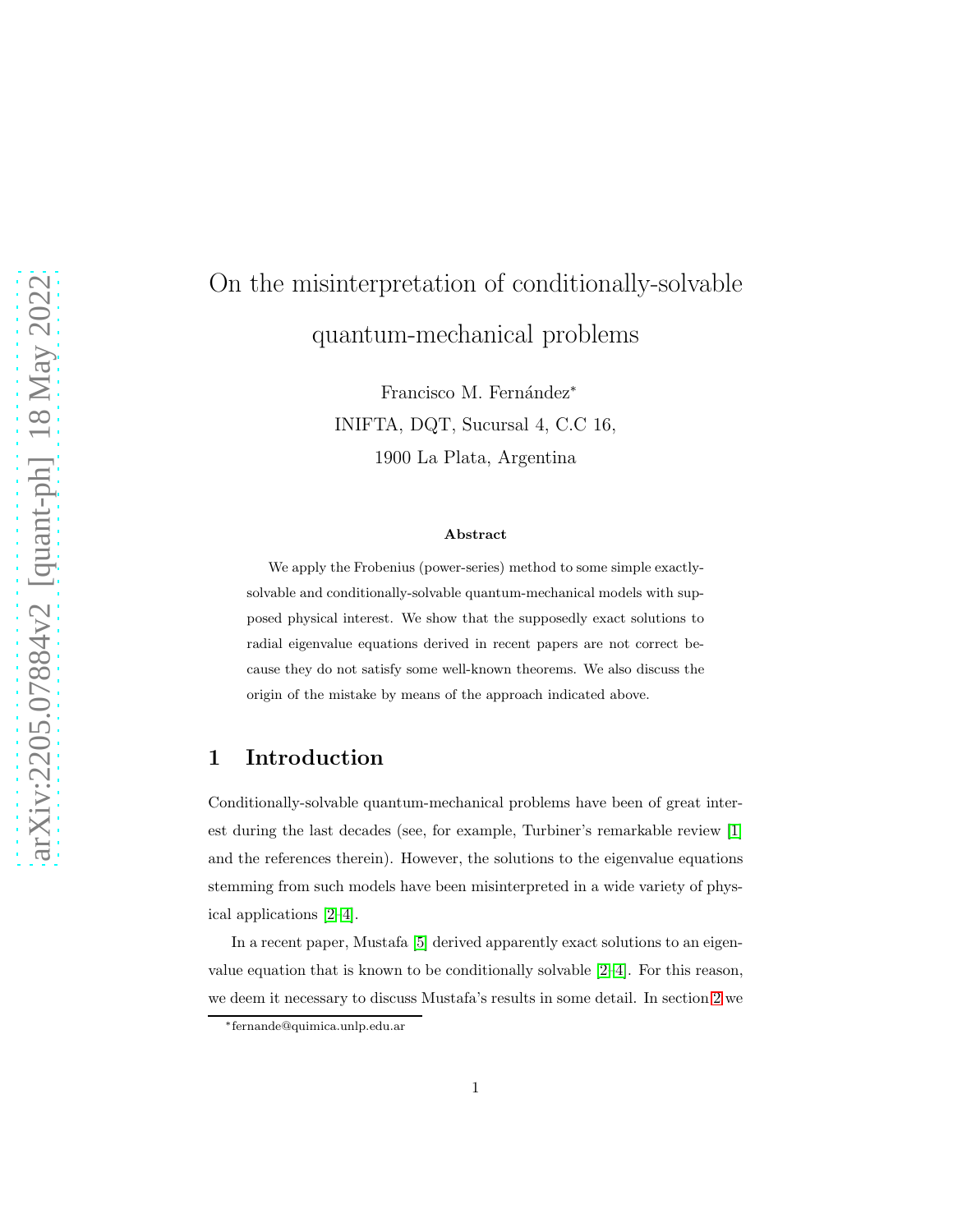outline Mustafa's models. In section [3](#page-3-0) we solve one of them, which is actually exactly solvable, by means of the Frobenius (power-series) method. In section [4](#page-4-0) we apply the Frobenius method to a conditionally-solvable radial eigenvalue equation that contains Mustafa's ones as particular cases. Finally, in section [5](#page-6-1) we summarize the main results and draw conclusions.

# <span id="page-1-0"></span>2 Physical models

In this section we outline the eigenvalue equations for three models discussed by Mustafa [\[5\]](#page-7-2). The physical meaning of the parameters is not relevant for present discussion and the interested reader is referred to that paper.

For the "KG-oscillator in cosmic string spacetime within KKT" Mustafa [\[5\]](#page-7-2) derived the radial equation

$$
U''(r) + \left[\tilde{\lambda} + \frac{1/4 - \tilde{\gamma}^2}{r^2} - \tilde{\omega}^2 r^2\right]U(r) = 0,
$$
\n(1)

and obtained the eigenvalues

<span id="page-1-2"></span>
$$
\tilde{\lambda}^M = 2\tilde{\omega} \left( 2n_r + |\tilde{\gamma}| + 1 \right),\tag{2}
$$

where  $n_r = 0, 1, \ldots$  is the radial quantum number.

By means of the change of variables  $\rho = \tilde{\omega}^{1/2} r$  we obtain

$$
F''(\rho) + \left[\frac{\tilde{\lambda}}{\tilde{\omega}} + \frac{1/4 - \tilde{\gamma}^2}{\rho^2} - \rho^2\right] F(\rho) = 0.
$$
 (3)

For the "pseudo-confined PDM KG-oscillator in cosmic string spacetime within KKT" Mustafa [\[5\]](#page-7-2) derived the radial equation

<span id="page-1-3"></span>
$$
U''(r) + \left[\mathcal{E} + \frac{1/4 - \tilde{\beta}^2}{r^2} - \tilde{\omega}^2 r^2 - \eta \tilde{a}r - \frac{\tilde{b}}{r}\right]U(r) = 0,
$$
 (4)

and obtained the eigenvalues

<span id="page-1-1"></span>
$$
\mathcal{E}^{M} = 2\tilde{\omega}\left(2n_{r} + |\tilde{\beta}| + 1\right) - \frac{\tilde{a}^{2}\eta^{2}}{4\tilde{\omega}^{2}}.
$$
\n(5)

Curiously, these eigenvalues do not depend on  $\tilde{b}$  in spite of the fact that the eigenvalue equation already depends on this model parameter. Well-known general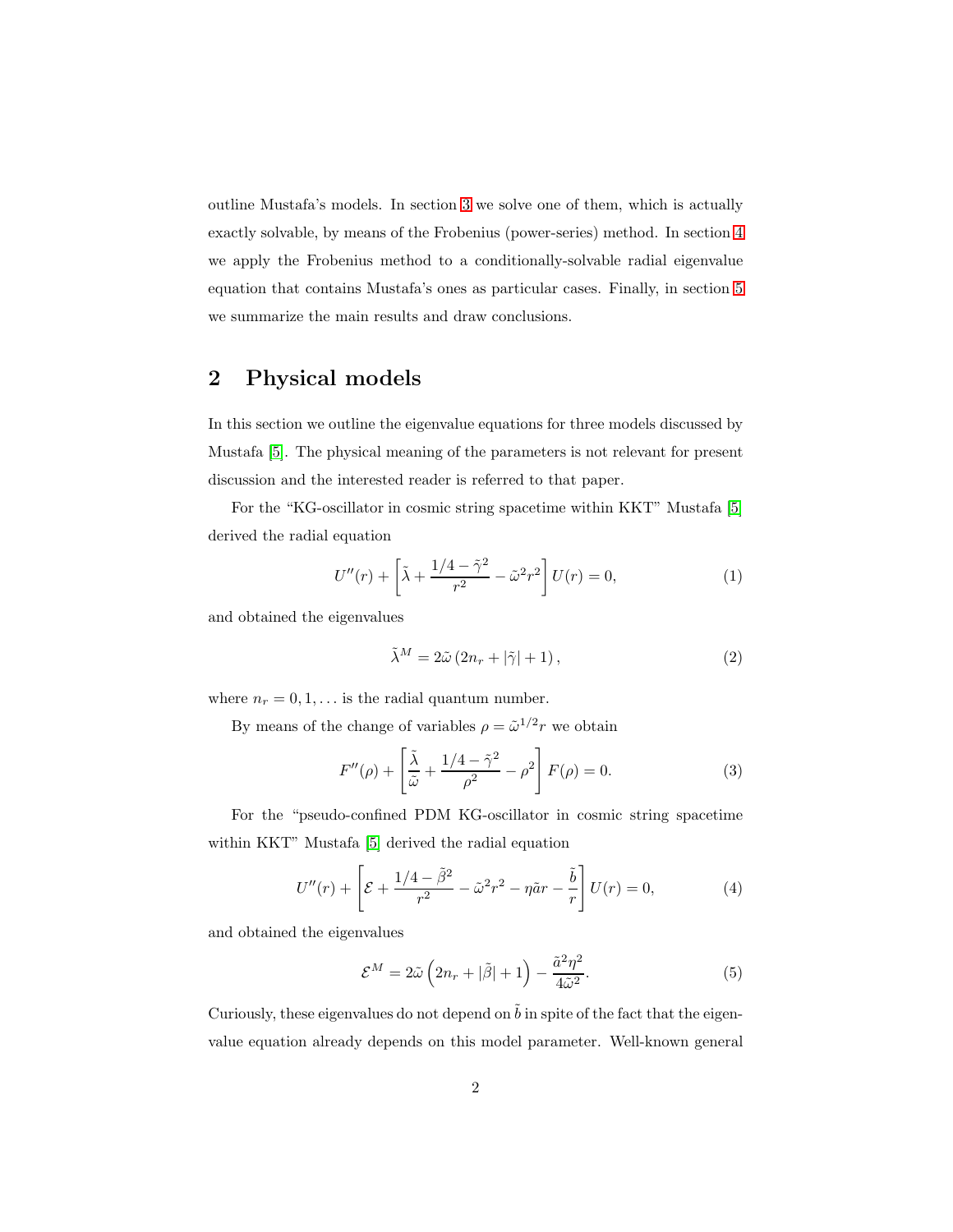theorems are useful for testing results; here, we can resort to the celebrated Hellmann-Feynman theorem (HFT) [\[6,](#page-7-3) [7\]](#page-7-4) that in the present case states that

$$
\frac{\partial \mathcal{E}}{\partial \tilde{b}} = \left\langle \frac{1}{r} \right\rangle > 0, \ \frac{\partial \mathcal{E}}{\partial \eta} = \tilde{a} \left\langle r \right\rangle. \tag{6}
$$

Clearly, Mustafa's result cannot be correct because

$$
\frac{\partial \mathcal{E}^M}{\partial \tilde{b}} = 0, \ \frac{\partial \mathcal{E}^M}{\partial \eta} = -\frac{\tilde{a}^2 \eta}{2\tilde{\omega}^2}.
$$
 (7)

Another unmistakable indication that equation [\(5\)](#page-1-1) is not correct is that  $\mathcal{E}^M$ does not yield the eigenvalues of the Coulomb problem when  $\tilde{\omega} = 0$  and  $\tilde{a} = 0$ .

The same change of variables indicated above yields

$$
F''(\rho) + \left[\frac{\mathcal{E}}{\tilde{\omega}} + \frac{1/4 - \tilde{\beta}^2}{\rho^2} - \rho^2 - \frac{\eta \tilde{a}}{\tilde{\omega}^{3/2}}\rho - \frac{\tilde{b}}{\tilde{\omega}^{1/2}\rho}\right] F(\rho) = 0.
$$
 (8)

For the "confined PDM KG-oscillator-III in cosmic string spacetime within KKT" Mustafa [\[5\]](#page-7-2) derived the radial eigenvalue equation

<span id="page-2-1"></span>
$$
U''(r) + \left[\tilde{\lambda}_1 + \frac{1/4 - \tilde{\gamma}_1^2}{r^2} - \tilde{\omega}_1^2 r^2 - 2mAr - \frac{2B}{r}\right]U(r) = 0,\tag{9}
$$

and obtained the eigenvalues

<span id="page-2-0"></span>
$$
\tilde{\lambda}_1^M = 2\tilde{\omega}_1 (2n_r + |\tilde{\gamma}_1| + 1) - \frac{m^2 A^2}{\tilde{\omega}_1^2}.
$$
\n(10)

In this case, the HFT states that

$$
\frac{\partial \tilde{\lambda}_1}{\partial B} = 2 \left\langle \frac{1}{r} \right\rangle > 0, \ \frac{\partial \tilde{\lambda}_1}{\partial A} = 2m \left\langle r \right\rangle, \tag{11}
$$

which are not satisfied by Mustafa's  $\tilde{\lambda}_1^M$ . Besides,  $\tilde{\lambda}_1^M$  does not yield the eigenvalues of the Coulomb problem when  $\tilde{\omega}_1 = 0$  and  $A = 0$ .

The change of variables  $\rho = \tilde{\omega}_1^{1/2} r$  yields

$$
F''(\rho) + \left[\frac{\tilde{\lambda}_1}{\tilde{\omega}_1} + \frac{1/4 - \tilde{\gamma}_1^2}{\rho^2} - \rho^2 - \frac{2mA}{\tilde{\omega}_1^{3/2}}\rho - \frac{2B}{\tilde{\omega}_1^{1/2}\rho}\right] F(\rho) = 0.
$$
 (12)

It is clear from the analysis above that Mustafa's analytical expressions for the energy in his equations (33) and (38) cannot be correct. Consequently, all the physical conclusions derived from such equations, and shown in Mustafa's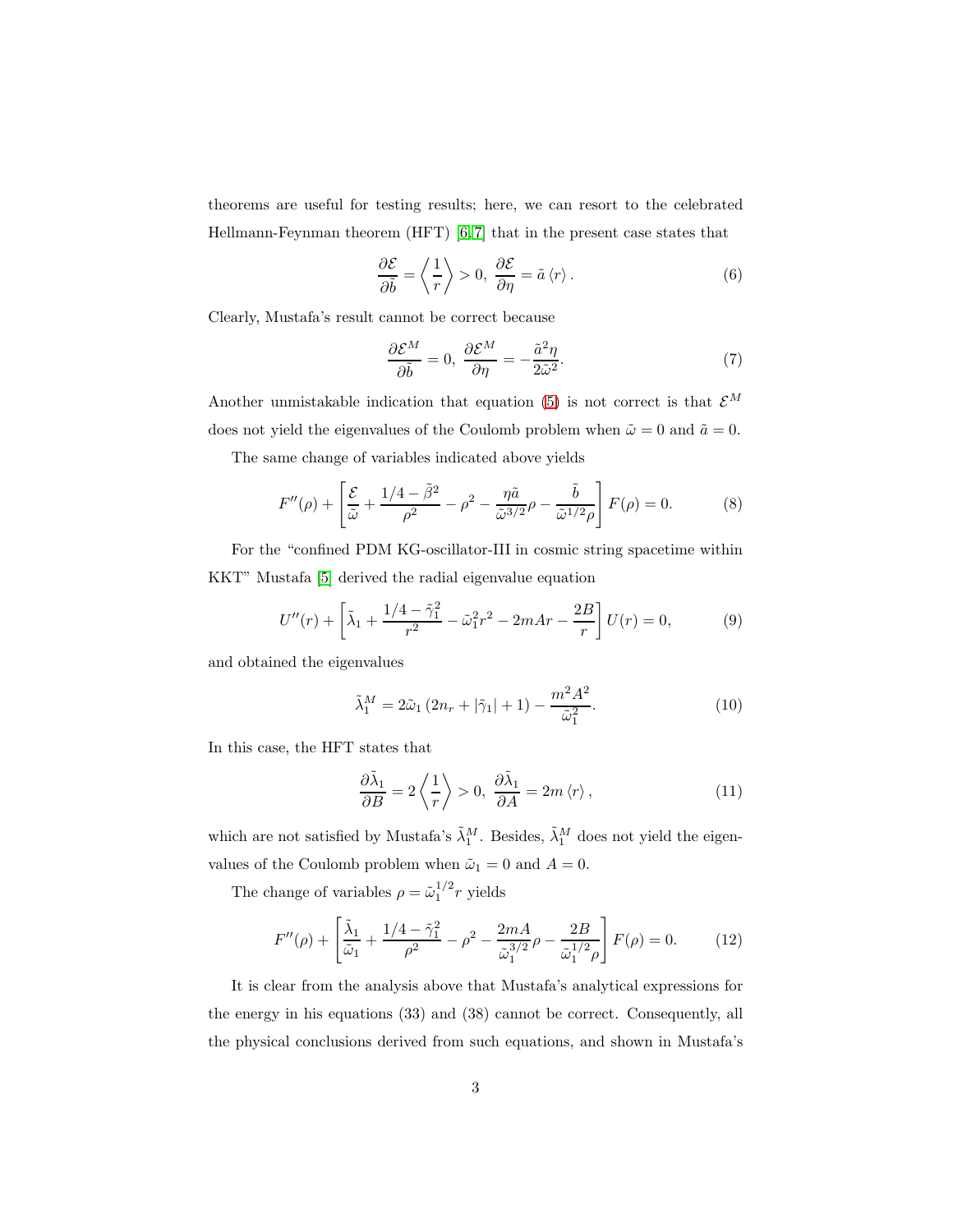figures 3 and 4, are based on wrong analytical expressions for the eigenvalues  $\mathcal{E}^M$  and  $\tilde{\lambda}_1^M$ .

The three radial eigenvalue equations outlined above are particular cases of

<span id="page-3-1"></span>
$$
F''(\rho) + \left[W + \frac{1/4 - \gamma^2}{\rho^2} - \rho^2 - \frac{a}{\rho} - b\rho\right] F(\rho) = 0, \tag{13}
$$

where  $a$  and  $b$  are arbitrary real parameters. We are interested in squareintegrable solutions  $F(\rho)$  that vanish at origin. Such solutions only take place for particular values of the eigenvalue W that we may label as  $W_{\nu,\gamma}(a, b)$ ,  $\nu =$  $0, 1, \ldots$ , in such a way that  $W_{\nu, \gamma} < W_{\nu+1, \gamma}$ .

From the HFT we conclude that

<span id="page-3-3"></span>
$$
\frac{\partial W}{\partial a} = \left\langle \frac{1}{\rho} \right\rangle > 0, \ \frac{\partial W}{\partial b} = \langle \rho \rangle > 0. \tag{14}
$$

#### <span id="page-3-0"></span>3 The exactly-solvable case

The eigenvalue equation [\(13\)](#page-3-1) is exactly solvable *only* when  $a = b = 0$ . In order to obtain exact solutions for this particularly simple case we resort to the well known Frobenius (power-series) method. If we insert the ansatz

<span id="page-3-2"></span>
$$
F(\rho) = \rho^s \exp\left(-\frac{\rho^2}{2}\right) \sum_{j=0}^{\infty} c_j \rho^{2j}, \ s = |\gamma| + \frac{1}{2}, \tag{15}
$$

into the eigenvalue equation we find that the expansion coefficients  $c_j$  satisfy the two-term recurrence relation

$$
c_{j+1} = \frac{4j + 2s - W + 1}{2(j+1)(2j+2s+1)} c_j, \ j = 0, 1, \dots
$$
 (16)

For arbitrary values of W the solution  $(15)$  is not square integrable [\[8\]](#page-7-5); however if we choose

$$
W = W_{\nu,\gamma} = 2(2\nu + |\gamma| + 1), \ \nu = 0, 1, \dots,
$$
 (17)

the series reduces to a polynomial and the resulting eigenfunctions are square integrable. Note that Mustafa's result [\(2\)](#page-1-2) is correct because  $W = \tilde{\lambda}^M/\tilde{\omega}$  when  $\nu = n_r$ . The two-term recurrence relation thus takes the following simpler form

$$
c_{j+1,\nu,\gamma} = \frac{2(j-\nu)}{(j+1)(2j+2s+1)} c_{j,\nu,\gamma},
$$
\n(18)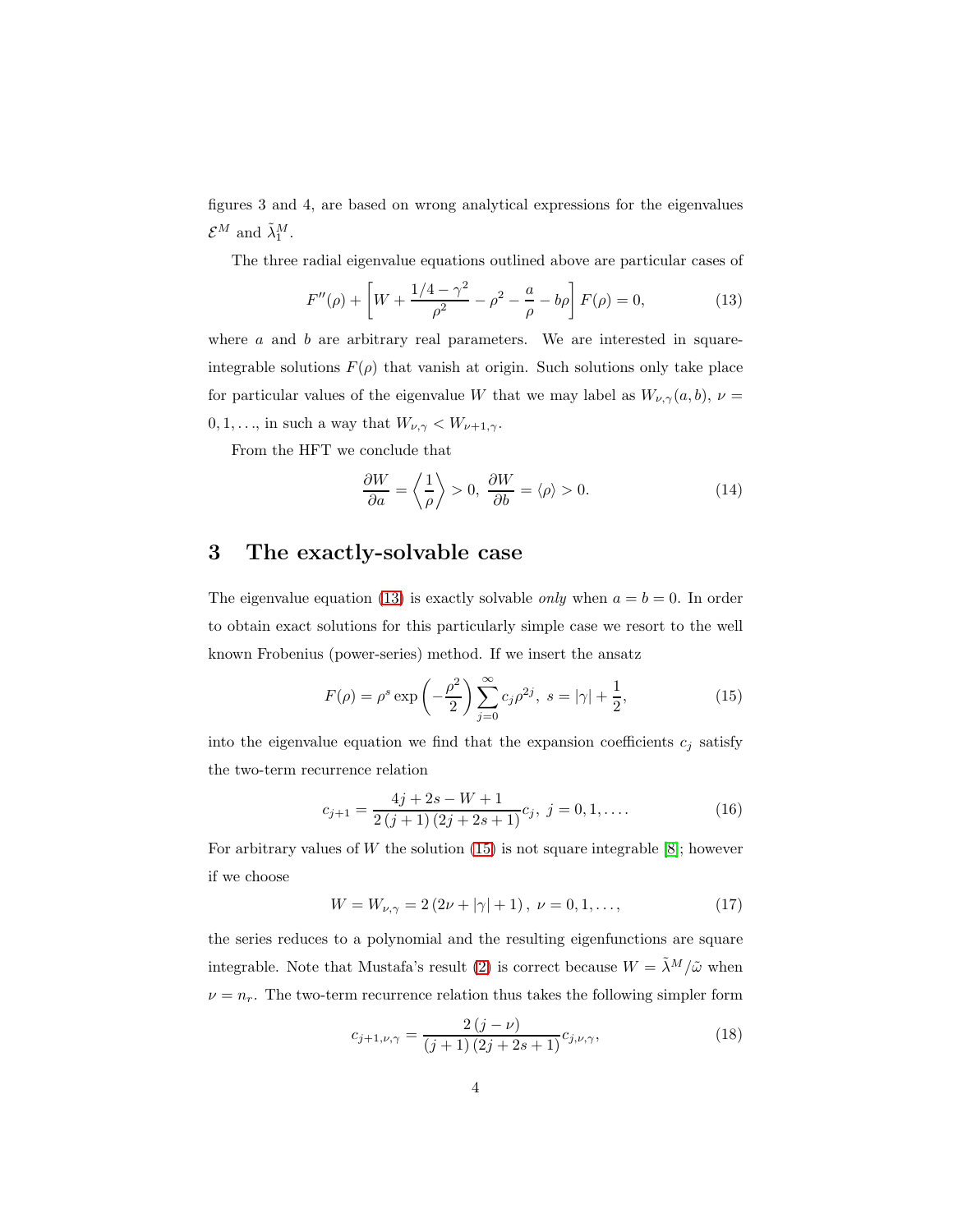and the eigenfunctions become

$$
F_{\nu,\gamma}(\rho) = \rho^s \exp\left(-\frac{\rho^2}{2}\right) \sum_{j=0}^{\nu} c_{j,\nu,\gamma} \rho^{2j}.
$$
 (19)

# <span id="page-4-0"></span>4 Conditionally-solvable models

When one of the model parameters  $a$  or  $b$  is nonzero the eigenvalue equation [\(13\)](#page-3-1) is not exactly solvable. It is an example of conditionally-solvable quantummechanical problems [\[1\]](#page-6-0). Mustafa [\[5\]](#page-7-2) obtained the results outlined above from a dubious analysis of the biconfluent Heun function. In this section we resort to the Frobenius method because it is not only simpler and clearer but leaves no room for doubts.

In the general case we resort to the ansatz

$$
F(\rho) = \rho^s \exp\left(-\frac{b}{2}\rho - \frac{\rho^2}{2}\right) \sum_{j=0}^{\infty} c_j \rho^j, \ s = |\gamma| + \frac{1}{2}, \tag{20}
$$

that leads to the three-term recurrence relation

$$
c_{j+2} = A_j c_{j+1} + B_j c_j = 0, \ j = -1, 0, 1, \dots, c_{-1} = 0, \ c_0 = 1,
$$
  

$$
A_j = \frac{a + b (j + s + 1)}{(j + 2) (j + 2s + 1)}, \ B_j = \frac{4 (2j + 2s - W + 1) - b^2}{4 (j + 2) (j + 2s + 1)}.
$$
 (21)

In order to have a polynomial of degree n we require that  $c_n \neq 0$ ,  $c_{n+1} = 0$  and  $c_{n+2} = 0$ ,  $n = 0, 1, \ldots$ , that clearly leads to  $c_j = 0$  for all  $j > n$ . It follows from this condition that  $B_n = 0$  that yields

$$
W = W_{\gamma}^{(n)} = 2n + 2s + 1 - \frac{b^2}{4} = 2\left(n + |\gamma| + 1\right) - \frac{b^2}{4}.
$$
 (22)

When  $W = W_{\gamma}^{(n)} B_j$  takes the simpler form

$$
B_{j} = \frac{2(j-n)}{(j+2)(j+2s+1)}.
$$
\n(23)

Present expression for  $W$  is not consistent with Mustafa's results [\(5\)](#page-1-1) and [\(10\)](#page-2-0) unless  $n = 2n_r$ . However, this discrepancy is irrelevant because neither  $\mathcal{E}^M$ ,  $\tilde{\gamma}_1^M$ or  $W_{\gamma}^{(n)}$  are the eigenvalues of the corresponding radial equations [\[2](#page-7-0)-4]. Note that  $W_{\gamma}^{(n)}$  also fails to satisfy the HFT [\(14\)](#page-3-3).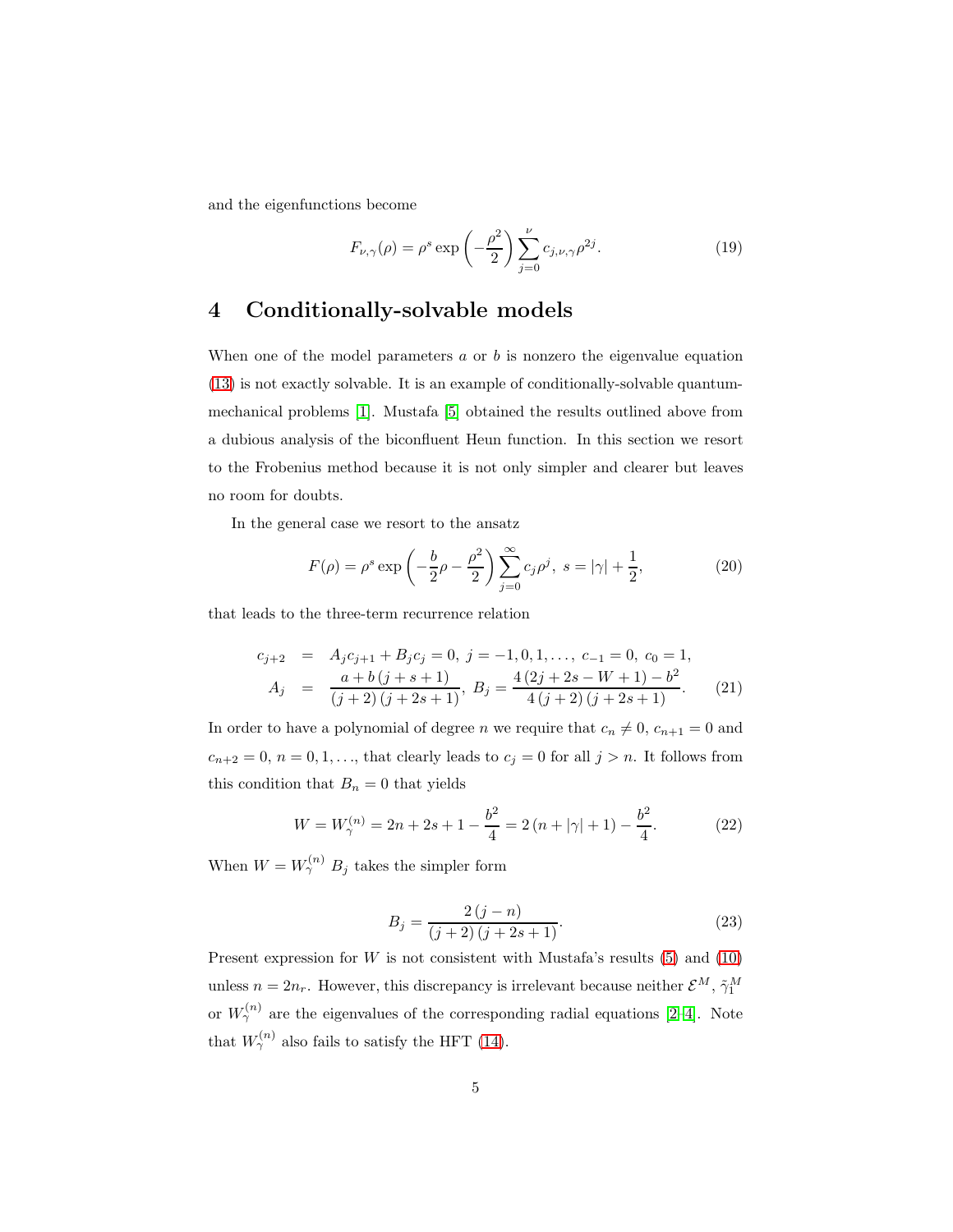The most important point is that, in order to obtain such particular polynomial solutions, we need a second condition  $c_{n+1}(a, b) = 0$  already omitted by Mustafa [\[5\]](#page-7-2). Since  $c_j(a, b)$  is a polynomial function of degree j in each model parameter we conclude that we have  $n+1$  roots  $a^{(n,i)}(b)$ ,  $i=1,2,\ldots,n+1$ , for a given value of b, or  $b^{(n,i)}(a)$  for each value of a. It can be proved that all the roots are real  $[2, 9]$  $[2, 9]$ . The exact polynomial solutions for a given value of b are

<span id="page-5-2"></span>
$$
F_{\gamma}^{(n,i)}(\rho) = \rho^s \exp\left(-\frac{b}{2}\rho - \frac{\rho^2}{2}\right) \sum_{j=0}^n c_j^{(n,i)} \rho^j.
$$
 (24)

The meaning of this kind of solutions has been discussed extensively in recent papers [\[2–](#page-7-0)[4\]](#page-7-1). However, in order to make present one sufficiently self contained and convince the reader that our results are correct we show some examples in what follows.

When  $n = 0$  we obtain

$$
c_1(a,b) = \frac{a+bs}{2s} = 0,
$$
\n(25)

and the exact solution

<span id="page-5-0"></span>
$$
F_{\gamma}^{(0)}(\rho) = \rho^s \exp\left(-\frac{b}{2}\rho - \frac{\rho^2}{2}\right),\tag{26}
$$

of equation [\(13\)](#page-3-1) with  $W = W_{\gamma}^{(0)}$  and  $a = a_{\gamma}^{(0)}(b) = -bs$ . Note that  $F_{\gamma}^{(0)}(\rho)$  is the ground state of a model given by  $a = a_{\gamma}^{(0)}(b)$ .

When  $n = 1$  the second condition reads

$$
c_2(a,b) = \frac{a^2 + ab(2s+1) + b^2s(s+1) - 4s}{4s(2s+1)} = 0,
$$
\n(27)

with roots

$$
a_{\gamma}^{(1,1)}(b) = \frac{\sqrt{b^2 + 16s} - b(2s + 1)}{2}, \ a_{\gamma}^{(1,2)}(b) = -\frac{\sqrt{b^2 + 16s} + b(2s + 1)}{2}, \tag{28}
$$

from which we obtain

<span id="page-5-1"></span>
$$
F_{\gamma}^{(1,1)}(\rho) = \rho^s \exp\left(-\frac{b}{2}\rho - \frac{\rho^2}{2}\right) \left(1 + \frac{\sqrt{b^2 + 16s} - b}{4s}\rho\right),
$$
  

$$
F_{\gamma}^{(1,2)}(\rho) = \rho^s \exp\left(-\frac{b}{2}\rho - \frac{\rho^2}{2}\right) \left(1 - \frac{\sqrt{b^2 + 16s} + b}{4s}\rho\right).
$$
 (29)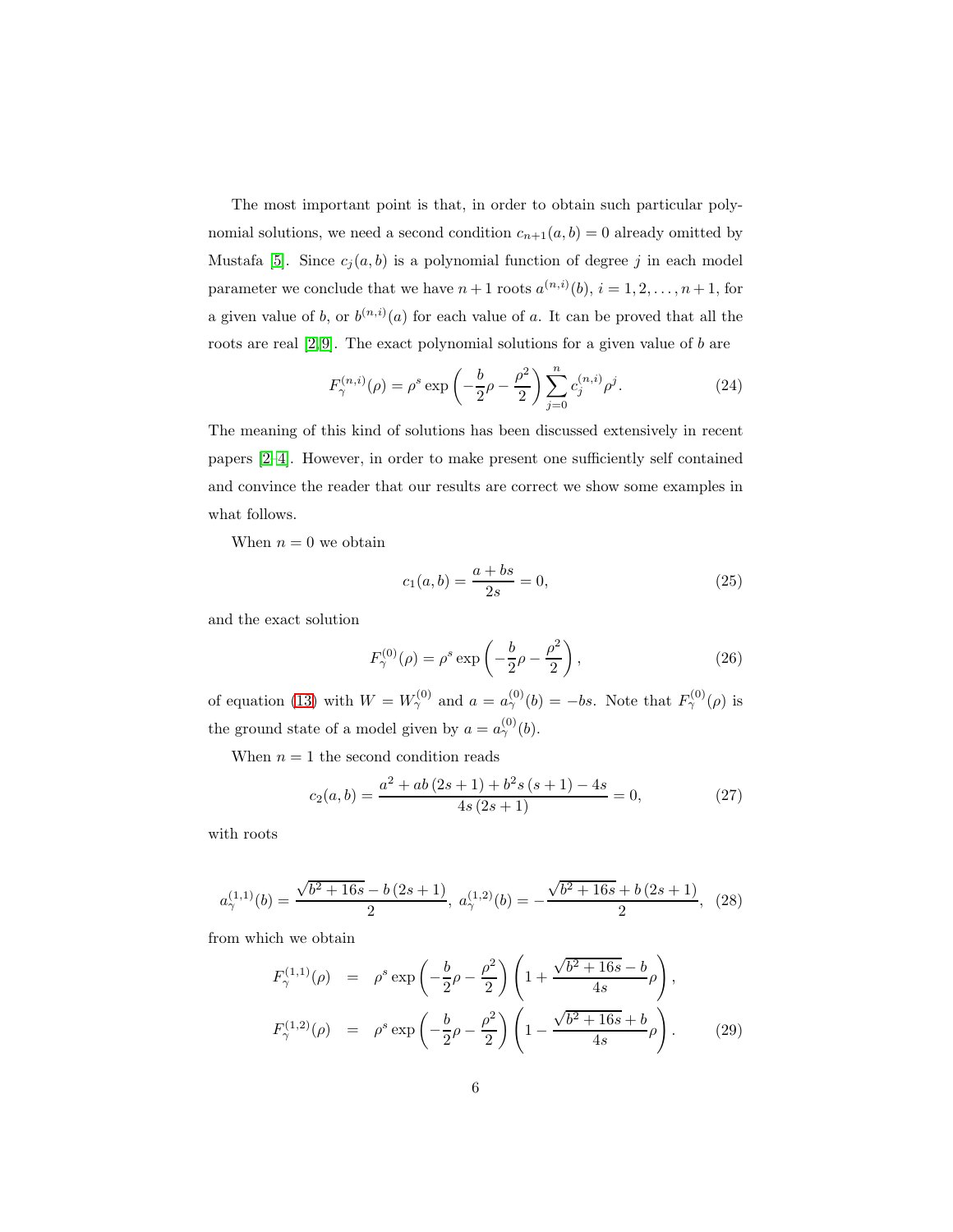Note that  $F^{(1,1)}_{\gamma}(\rho)$  is the ground state of a model with  $a = a_{\gamma}^{(1,1)}(b)$  while  $F^{(1,2)}_{\gamma}(\rho)$  is the first excited state for a model given by  $a = a^{(1,2)}_{\gamma}(b)$ , both for  $W = W_{\gamma}^{(1)}$ . Anybody can easily verify that the functions in equations [\(26\)](#page-5-0) and [\(29\)](#page-5-1) are solutions of equation [\(13\)](#page-3-1) under the conditions just indicated.

As already stated above, this kind of solutions has been extensively discussed in recent papers [\[2](#page-7-0)[–4\]](#page-7-1). We just want to point out that the occurrence of the exact polynomial solutions [\(24\)](#page-5-2) requires a second condition (overlooked by Mustafa [\[5\]](#page-7-2)) that restricts the values of the model parameters and that such solutions are not the only ones [\[2](#page-7-0)[–4\]](#page-7-1). Therefore, any physical conclusion derived from eigenvalues like [\(5\)](#page-1-1) and [\(10\)](#page-2-0) are meaningless. In particular, Mustafa's expressions for the energy in his equations (33) and (38) cannot be correct. Consequently, all the physical conclusions derived from such equations, and shown in Mustafa's figures 3 and 4, are based on wrong analytical expressions for the eigenvalues  $\mathcal{E}^M$  and  $\tilde{\lambda}_1^M$ .

#### <span id="page-6-1"></span>5 Conclusions

We have already shown that the exact results obtained by Mustafa [\[5\]](#page-7-2) for the eigenvalue equations [\(4\)](#page-1-3) and [\(9\)](#page-2-1) are not correct because they are not exactly solvable. Those equations are conditionally solvable and one obtains some particular polynomial solutions for particular values of the model parameters determined by a second condition overlooked by Mustafa. This conclusion also applies to another paper by the same author where he apparently derived exact results for a similar conditionally-solvable problem [\[10\]](#page-7-7). Most physical conclusions commonly derived from the polynomial solutions to conditionally-solvable eigenvalue equations are meaningless [\[2](#page-7-0)[–4\]](#page-7-1).

### <span id="page-6-0"></span>References

[1] A. V. Turbiner, One-dimensional quasi-exactly solvable Schrodinger equations, Phys. Rep. 642 (2016) 1-71. [arXiv:1603.02992](http://arxiv.org/abs/1603.02992) [quant-ph].